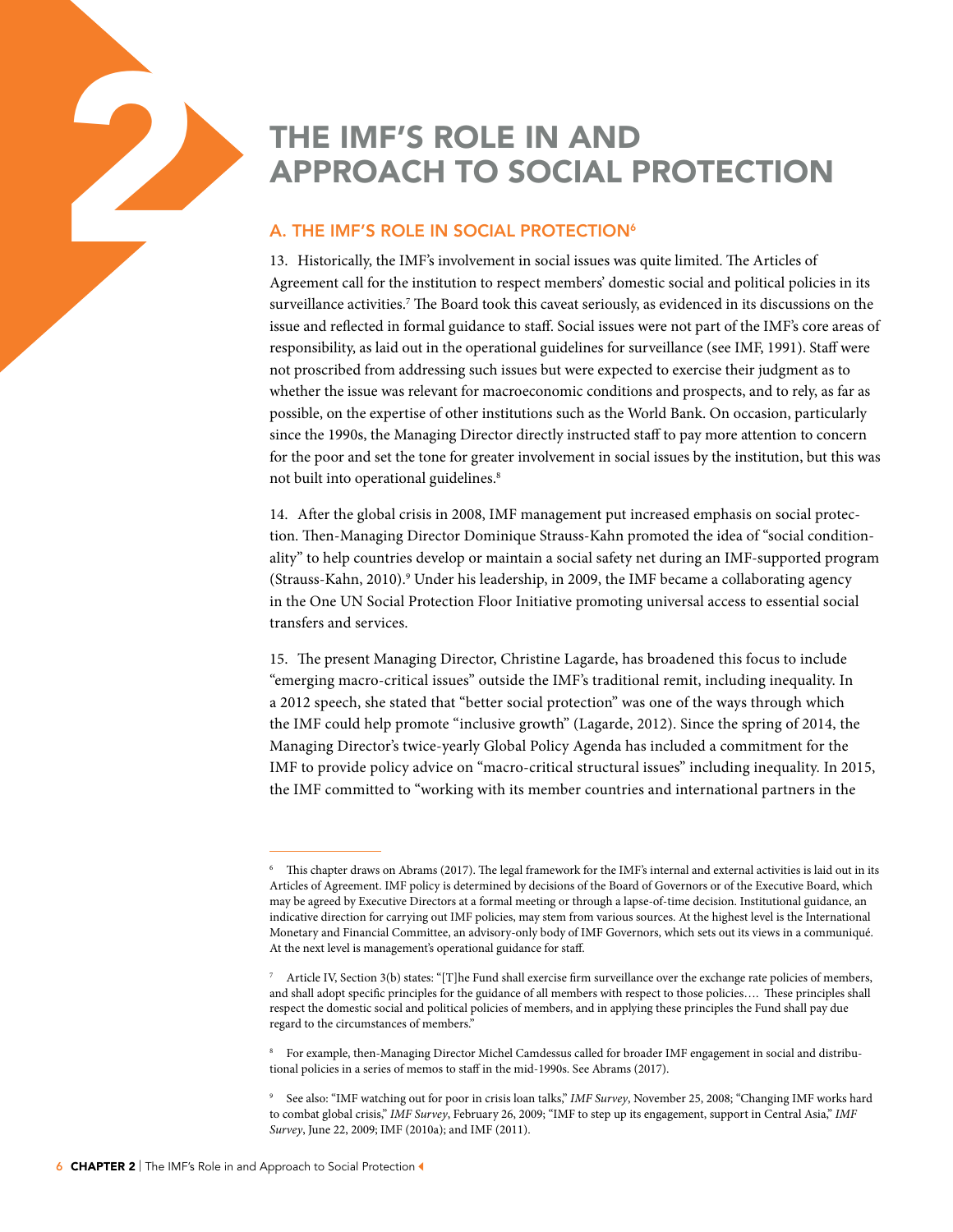spirit of global cooperation necessary to achieve the SDGs" (Lagarde, 2015).10 The Managing Director has declared: "I would like the IMF to have that human face."11 At the same time, the Board has repeatedly stressed the need to be mindful of the Fund's core areas of responsibility and competencies, and urged staff to draw on the expertise of other institutions to the extent possible.

16. Internal surveillance guidelines have evolved to encourage attention to a broader range of "macro-critical issues" but still give staff considerable leeway to decide how to cover social protection issues in Article IV discussions. Surveillance Guidance Notes continue to call for coverage of structural and institutional issues in general to be "selective" and reflect country-specific circumstances.12 Until 2010, selectivity was based on the concept of "macro-relevance," i.e., the extent of the "impact on macroeconomic conditions and prospects" in the country

(IMF, 2005).13 In 2012, the standard was changed to "macro-criticality," i.e., the extent to which the issue/policy was "critical to the assessment of macroeconomic stability" (IMF, 2012b).<sup>14</sup> Staff were encouraged to "use judgment in selecting the specific issues to cover in greater depth, and take a risk-based approach, leveraging the expertise of other institutions where appropriate" (IMF, 2012b). The 2015 guidance note (issued at the end of the evaluation timeframe) instructed staff to use the criteria of macro-criticality and "Fund expertise or interest from a 'critical mass' of the membership" to determine whether to provide analysis or policy advice on structural issues such as social protection (IMF, 2015a) (Figure 1). $15$ 

17. On the program side, conditionality guidelines were updated in 2014 to incorporate more consideration for social protection.16 The existing guidance allowed for program-related (structural) conditions to be established in areas outside the

# FIGURE 1. CRITERIA FOR COVERAGE OF STRUCTURAL ISSUES IN SURVEILLANCE

|                                             | <b>IMF EXPERTISE</b>                                                           | <b>LACK OF IMF EXPERTISE</b>                                      |
|---------------------------------------------|--------------------------------------------------------------------------------|-------------------------------------------------------------------|
| <b>POTENTIALLY</b><br><b>MACRO CRITICAL</b> | <b>REQUIRED:</b><br>Analysis and policy advice<br>Rely on in-house resources   | <b>REQUIRED:</b><br><b>Analysis</b><br>Rely on external resources |
| NOT MACRO CRITICAL                          | <b>ON REQUEST:</b><br>Analysis and policy advice<br>Rely on in-house resources | <b>LEAVE TO OTHERS</b>                                            |

Source: IMF (2015a).

The factsheet on "The IMF and the Sustainable Development Goals" states that: "The IMF is committed, within the scope of its mandate, to the global partnership for sustainable development" (IMF, 2016b). It identifies five IMF initiatives to support member countries in meeting the SDGs: (i) increased access to concessional financing for developing countries; (ii) capacity-building for domestic revenue mobilization; (iii) policy support for public infrastructure provision; (iv) support for fragile states; and (v) intensified engagement on policy issues related to inclusion and environmental sustainability.

<sup>&</sup>lt;sup>11</sup> "Christine Lagarde wants softer, kinder IMF to face populist anger," The Financial Times, July 13, 2016.

<sup>&</sup>lt;sup>12</sup> Surveillance Guidance Notes were issued in 2002, 2005, 2007, 2009, 2010 (Technical Update), 2012, and 2015.

<sup>&</sup>lt;sup>13</sup> The 2005 Guidance Note explicitly stated that social and related issues "such as poverty, income distribution, social safety nets, social expenditure, and unproductive expenditure" should be addressed in accordance with the macro-relevance principle (IMF, 2005). As part of vulnerability assessment and debt sustainability analysis, the Guidance Note encouraged staff to undertake more comprehensive assessments of significant vulnerabilities, where relevant, such as the long-term impact of aging.

<sup>&</sup>lt;sup>14</sup> According to the July 2012 Integrated Surveillance Decision, in its bilateral surveillance the IMF would focus on those policies of members that can significantly influence present or prospective balance of payments or domestic stability, consistent with the mandate in Article I(ii) of the Articles of Agreement. In addition, with the agreement of the member country, the IMF may provide policy advice (as a form of TA) on policies that do not need to be covered in bilateral surveillance.

The final possibility not shown in Figure 1 relates to "macro-critical structural issues that are important to a critical mass of members but where Fund expertise is lacking (e.g., labor market reforms)"—in this case, the IMF would "further develop in-house expertise so staff can provide the necessary policy advice, while continuing to draw on other institutions' expertise" (IMF, 2015a).

<sup>16</sup> Operational Guidance to Staff on the 2002 Conditionality Guidelines was issued in 2003 and revised in 2006, 2008, 2010, and 2014.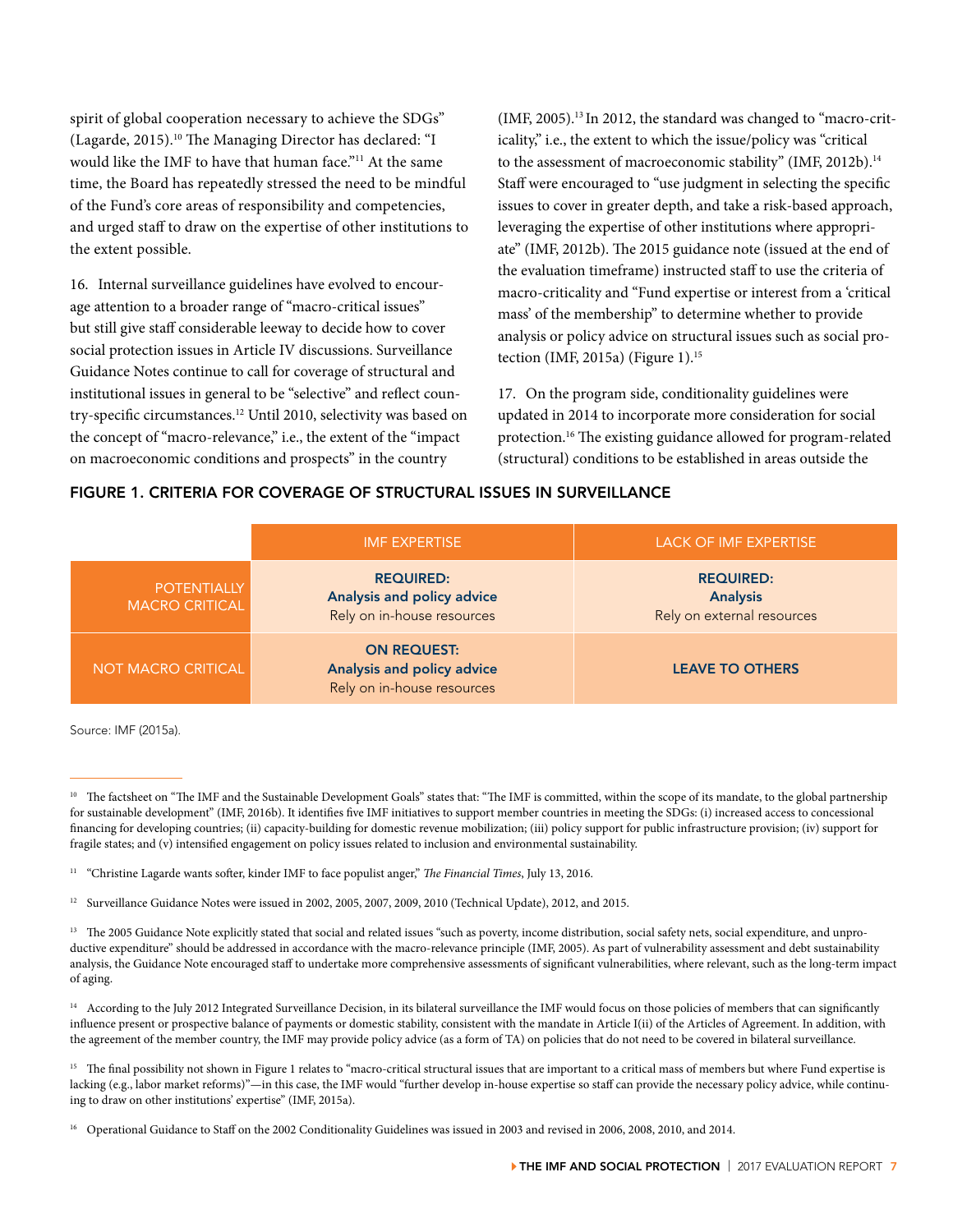IMF's core areas of responsibility,<sup>17</sup> as long as there was more detailed explanation of their criticality and—since 2008—"a strong justification"18 (IMF, 2008a). For such non-core yet critical measures, the IMF would "to the extent possible, draw on the advice of other multilateral institutions, particularly the World Bank, or of bilateral donors that can provide the expertise" (IMF, 2008a). If the necessary expertise was unavailable or judged inadequate, per the guidance the IMF would have to choose between exposure to reputational and financial risk and not supporting the program (IMF, 2008a). For low-income country (LIC) programs, key social and other priority spending aimed at poverty reduction and growth was to be identified by the Poverty Reduction Strategy Paper (PRSP) process and since 2010—monitored through explicit targets, "typically an indicative floor on social or other priority spending, whenever possible" (IMF, 2012a). In 2014, the guidance added that, for all programs, "if feasible and appropriate, any adverse effects of program measures on the most vulnerable should be mitigated"19 (IMF, 2014c). However, it did not elaborate on how this should be implemented.

18. Guidelines on how to work with other institutions on social protection emphasized relying on development partners' expertise.20 IMF guidance on collaboration with the World Bank has laid out the division of labor between the two institutions. The agreed division of labor on public expenditure issues in 2003 put social protection squarely in the Bank's bailiwick (IMF, 2003). Additional guidance for Bank-Fund cooperation

on social protection was provided in operational guidelines for joint work on pension reforms and for work under the Poverty Reduction Strategy (PRS) approach for LICs. Guidelines for collaboration with the International Labour Organization (ILO) on labor market and social protection issues were issued in 1996.<sup>21</sup> Interviews with a wide swath of IMF staff revealed awareness of the guidelines on collaborating with the World Bank but not with the ILO. There were no guidelines on collaborating with other institutions with expertise in social protection.

19. Was the IMF's role in social protection clear to staff? A survey of IMF economist staff conducted for this evaluation found that staff did not perceive that they had received clear guidance on the type of work they were expected to do related to social protection (Figure 2, top panel) (Wojnilower and Monasterski, 2017).<sup>22</sup> At the same time, staff generally perceived that work should be selective, with greater attention to assessing the impact of macroeconomic shocks on vulnerable groups and providing policy recommendations on social protection in some circumstances, and even helping country authorities design social protection policies in more restricted circumstances (Figure 2, middle panel). Staff understood the increased priority being given to social protection issues in recent years (Figure 2, lower panel). The survey also found differing staff perceptions of the role the IMF ought to play in social protection, with about half of respondents referring to "macro-criticality" as a key criterion (Figure 3).

<sup>&</sup>lt;sup>17</sup> The 2002 Guidelines on Conditionality and associated Operational Guidance to Staff defined the IMF's core areas of responsibility as "macroeconomic stabilization; monetary, fiscal, and exchange rate policies, including the underlying institutional arrangements and closely related structural measures; and financial system issues related to the functioning of both domestic and international financial markets" (IMF, 2002).

<sup>&</sup>lt;sup>18</sup> "Criticality" in this context is with reference to the achievement of program goals and the monitoring of program implementation.

<sup>&</sup>lt;sup>19</sup> Feasibility and appropriateness were in the context of the key principles guiding the IMF in designing and setting conditionality, namely: "(i) national ownership of reform programs; (ii) parsimony in program-related conditions; (iii) tailoring of programs to a member's circumstances; (iv) effective coordination with other multilateral institutions; and (v) clarity in the specification of conditions" (IMF, 2014c).

 $20$  See Zhou (2017).

<sup>&</sup>lt;sup>21</sup> According to the guidelines, the IMF's Policy Development and Review Department (now the Strategy, Policy, and Review Department) would "seek clarification" in the event of a significant difference in views between the two institutions on macroeconomic matters (see Zhou, 2017).

<sup>&</sup>lt;sup>22</sup> The majority of more senior managers (B3 and B4 staff) did feel that they had clear guidance, but this was not the case for A14-B2 staff, let alone A11-A13 staff (Wojnilower and Monasterski, 2017).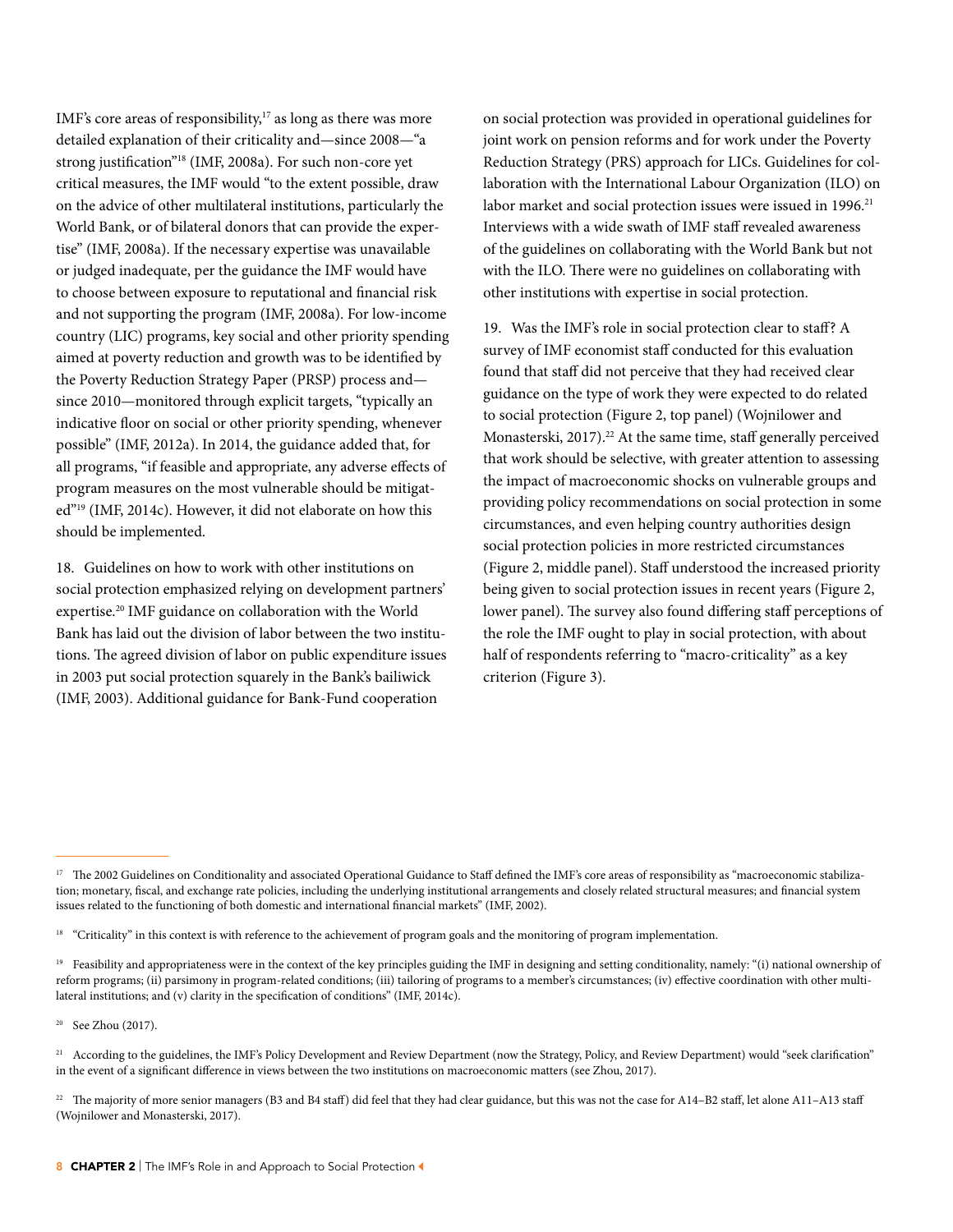# FIGURE 2. STAFF PERCEPTIONS OF IMF GUIDANCE ON SOCIAL PROTECTION



**Has there been clear guidance at the institutional level as to whether IMF staff should do the following work?**

Assess the impact of (short- or long-term) macroeconomic shocks or policies on vulnerable groups

Recommend changes to social protection policies in response to the impact of (short- or long-term) macroeconomic shocks or policies on vulnerable groups

Assess the macroeconomic effects of social protection policies

Recommend changes to social protection policies in response to their macroeconomic effects

Help authorities to design social protection policies





Assess the impact of (short- or long-term) macroeconomic shocks or policies on vulnerable groups

Recommend changes to social protection policies in response to the impact of (short- or long-term) macroeconomic shocks or policies on vulnerable groups

Assess the macroeconomic effects of social protection policies

Recommend changes to social protection policies in response to their macroeconomic effects

Help authorities to design social protection policies



### **To what extent has the expectation to do the following work changed over the course of 2006–15?**

Source: Wojnilower and Monasterski (2017).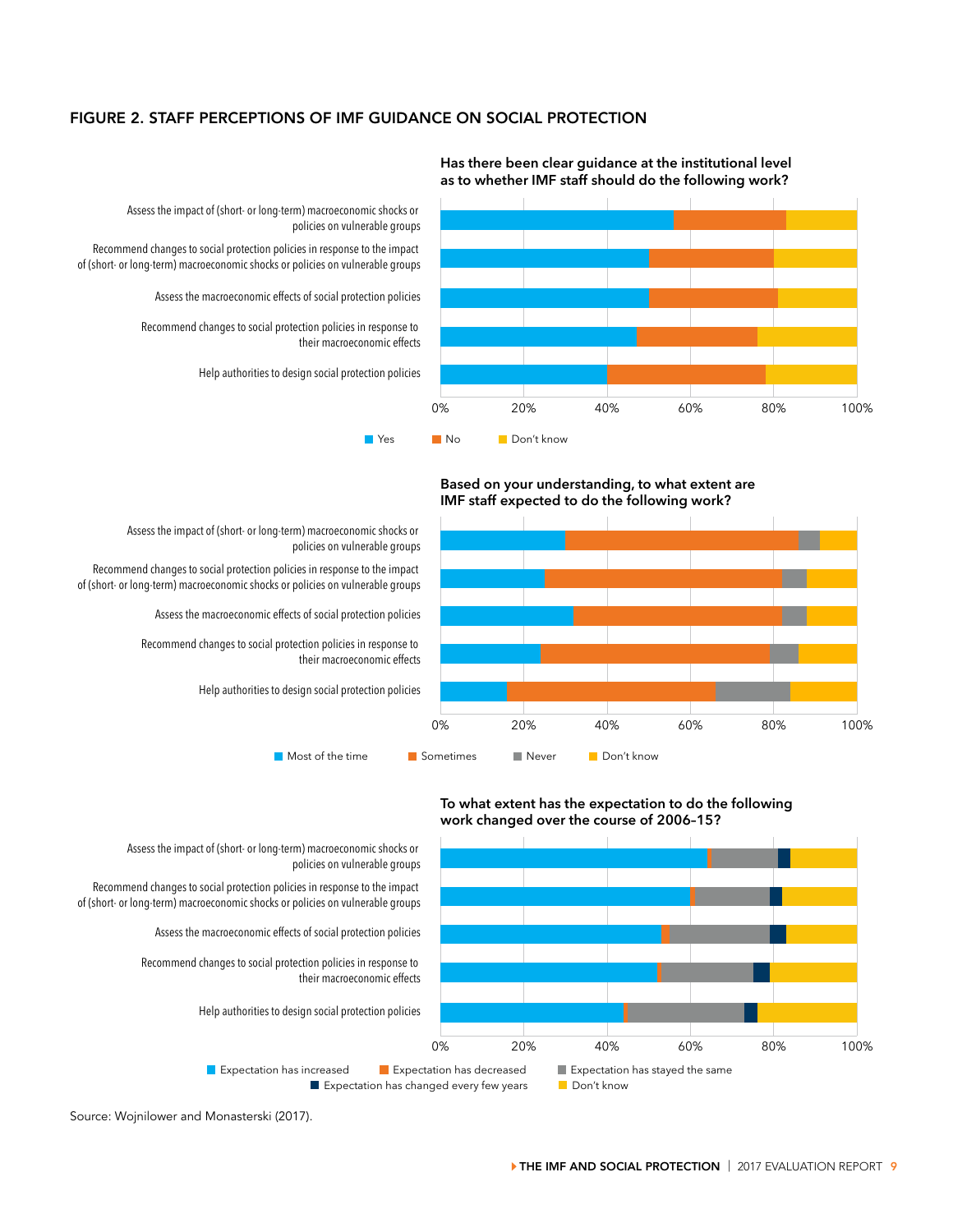# FIGURE 3. STAFF PERCEPTIONS OF THE IMF'S ROLE IN SOCIAL PROTECTION



### **What do you think the IMF's role in social protection should be?**

Source: Wojnilower and Monasterski (2017).

20. IMF external communications have highlighted the Fund's role in protecting the vulnerable under IMF-supported programs.23 For example, the 2016 factsheet indicated that the IMF "promotes measures to increase spending on, and improve the targeting of, social safety net programs that can mitigate the impact of some reform measures on the most vulnerable in society" (IMF, 2016a). However, CSOs told the IEO they were unconvinced because the factsheet did not explain precisely what role the Fund played to this end in the country examples provided. In public communications, the IMF emphasized its support for increased social spending in LICs and how it protected such spending from cuts in Fund-supported programs by setting specific spending floors—although in many cases these floors covered spending for areas not necessarily focused on protecting the most vulnerable.<sup>24</sup>

21. The IMF's public communications effort has raised external stakeholder expectations for the Fund's role and responsibility in social protection. For example: the IMF has highlighted its collaboration with other multilateral institutions on social protection, stating on several occasions that it was "working on social spending, social safety nets, and social protection systems, including pension and other entitlement reforms, and social protection floors, in collaboration with the ILO, UNICEF, and other UN agencies";<sup>25</sup> it has committed to the global partnership for supporting the SDG agenda (IMF, 2016b); and IMF management and staff have emphasized that inclusion and inequality fall under the IMF's mandate.26 In interviews, CSOs claimed that such statements have implicitly created an "obligation" of the IMF to systematically incorporate social protection into all of its work—including through analyzing the distributional implications of economic policies and recommending

<sup>&</sup>lt;sup>23</sup> See Wojnilower (2017) which is based on a review of public speeches by management and senior IMF officials, as well as official factsheets, blog posts, and other external communications by the IMF's Communications Department (COM).

<sup>&</sup>lt;sup>24</sup> See, for example: "Creating breathing room in low-income countries," iMFdirect, September 3, 2009, and "Health, social spending vital in IMF-supported programs," *IMF Survey*, October 26, 2009. In an April 2009 letter to CSOs, the Managing Director noted that about one-third of IMF-supported programs in low-income countries had targets to preserve or increase social spending. In a February 2017 letter to the Huffington Post, the Director of COM cited a 2014 IEO finding that 29 of 30 recent IMF-supported programs incorporated floors for social spending, although many of these floors included other priority spending unrelated to social areas.

<sup>&</sup>lt;sup>25</sup> "The Future We Want," June 12, 2012 (http://www.imf.org/external/np/seminars/eng/2012/rio/). The 2014 factsheet on "The IMF's Advice on Labor Market Issues" advertised the IMF's "active partnership" with the ILO, including on social protection floor policies (IMF, 2014d). At the 2014 Annual Meetings, the Managing Director also announced that the IMF was "working with the ILO and other international organizations to assess how countries can build effective and sustainable social protection floors" (Lagarde, 2014).

<sup>26</sup> See, for example, "In New Tack, I.M.F. Aims at Income Inequality," *The New York Times*, April 8, 2014, and Loungani and Ostry (2017).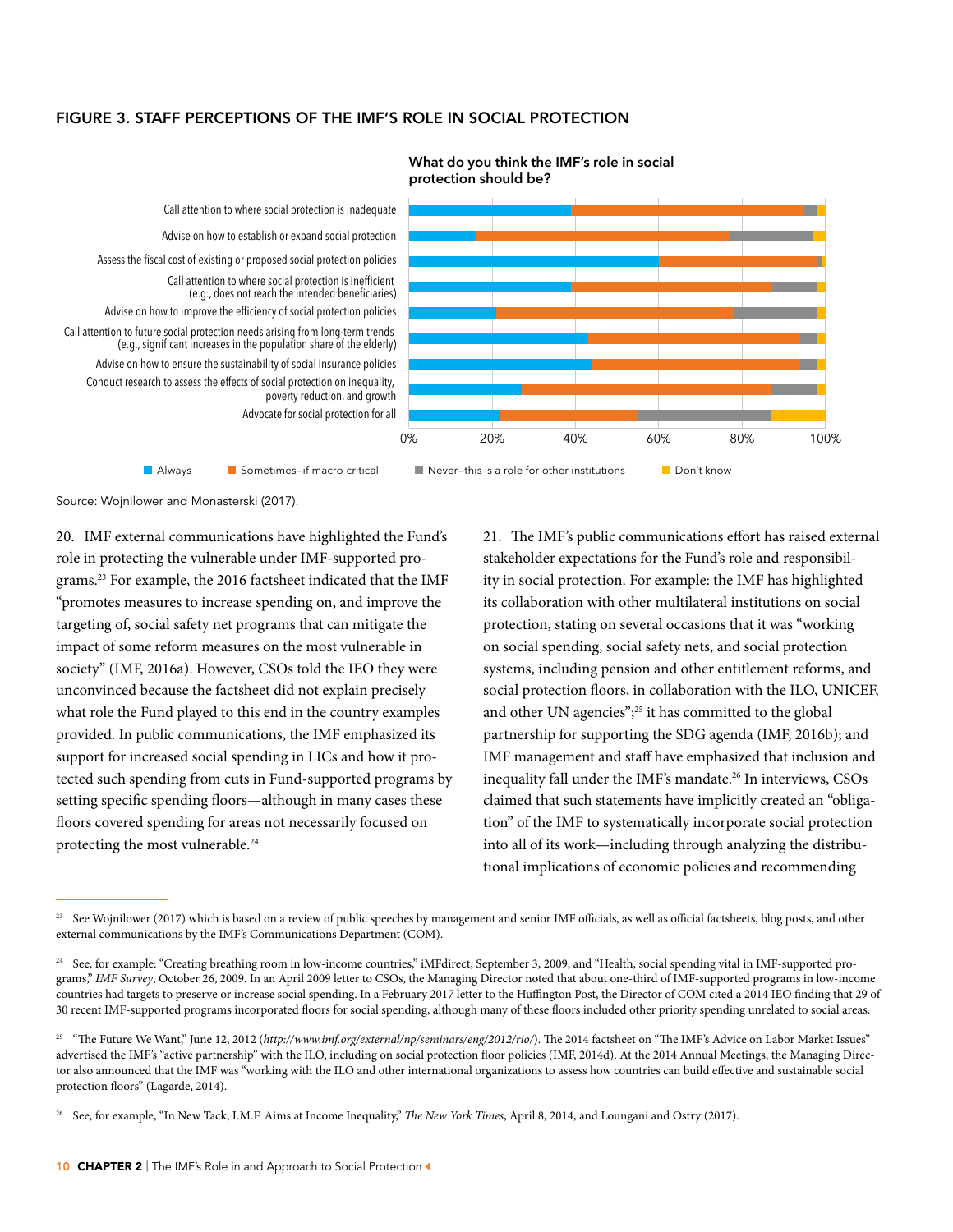measures to mitigate adverse impacts on the vulnerable—absent which they believe the IMF has fallen short of its intended role.

# B. THE IMF'S APPROACH TO SOCIAL PROTECTION

22. The IMF has traditionally approached social protection from the standpoint of fiscal policy, insofar as social protection policies or measures mostly entail public expenditures. This approach, which was developed primarily by the IMF's Fiscal Affairs Department (FAD), centered on efficiency, minimization of distortions, and fiscal sustainability.27 Key considerations for any social protection scheme were that it should provide value for money and be affordable and sustainable in the long run. While the IMF has not expressed any fundamental institutional view on how much and what type of social protection countries need to have, it has generally emphasized the need to focus on the poor and the most vulnerable. A review of Board discussions on social protection issues from the 1980s to the present found consensus on the following ideas:<sup>28</sup> (i) Social safety nets are necessary to mitigate adverse short-term effects of fiscal adjustment, economic reforms, or external shocks on vulnerable population groups; (ii) social safety nets should be cost-effective and targeted to the most vulnerable; (iii) social safety nets should be in place before they are needed; and (iv) social insurance programs should be financially viable.

23. The IMF has been a strong proponent of targeting social protection benefits to those who need them most. For example, many countries subsidize the prices of basic commodities such as food and fuels. These price subsidies are not normally

classified as social protection policies but they often embody an element of social protection, since low-income and vulnerable groups can spend a high share of their income on such products. The IMF has long held the view that such subsidies are an expensive, distortionary, and inefficient way of protecting the poor, and that direct help to low-income groups would normally be the preferred approach.<sup>29</sup> The IMF's Manual on Best Practices in Price Subsidy Reform specifies that a well-designed targeting mechanism should adequately cover the poor while minimizing leakage of benefits to the nonpoor.<sup>30</sup> However, the 2014 staff paper on fiscal policy and income inequality acknowledged that means-testing "may not be the socially optimal approach" in certain countries (specifically, those with "a strong preference for providing benefits on a universal basis and the capacity to raise high levels of revenues in an efficient manner with broad popular support") (IMF, 2014b).

24. The IMF has developed expertise in conducting poverty and social impact analysis (PSIA) that can contribute to its work on appropriate targeting by assessing the distributional and social impacts of policy reforms on different groups of the population, particularly the poor and vulnerable. While a specific unit for PSIA was disbanded in 2008, FAD staff have continued to conduct such analysis in the context of TA or as background for Article IV surveillance.<sup>31</sup>

25. The IMF has been pragmatic about developing social safety nets. IMF staff have been well aware of the difficult practical issues involved in targeting benefits based on income,

 $^{27}$  FAD's knowledge was disseminated within (and outside) the IMF in the form of policy papers, research, technical manuals, and guidance notes, among others. Staff papers prepared for informal Board seminars may serve as input for subsequent Board decisions but views expressed by Directors at informal seminars do not constitute IMF policy. IMF Pamphlets, Technical Notes, and/or Manuals do not represent the views of the IMF or IMF policy. While they are often written as technical guidance to member countries on a given topic, such publications are illustrative of the analytical perspectives of staff. Staff Position/Discussion Notes similarly showcase the latest policy-related analysis and research being developed by staff. On occasion, these publications are the result of or the input for Board papers or may contain guidance to staff.

<sup>&</sup>lt;sup>28</sup> See Abrams (2017) for the list of Board discussions.

<sup>29</sup> See Gupta and others (2000), IMF (2008b), Coady and others (2010), and Clements and others (2013) for staff 's arguments; and IMF (2008c) and IMF (2013b) for the Board's concurrence and management's affirmation, respectively. At the October 2008 Board seminar on fuel and food price subsidies, Directors noted that in many countries, imperfectly targeted compensatory measures were more cost effective than universal subsidies, and would be a superior alternative to universal subsidies until better-targeted safety nets were in place (IMF, 2008c). In a March 2013 speech, the First Deputy Managing Director noted that energy subsidies were often inefficient and could be replaced with better means of protecting the most vulnerable parts of the population (IMF, 2013b).

<sup>&</sup>lt;sup>30</sup> The Manual was prepared in 2000 by FAD, at the request of management, to guide staff on how to remove price subsidies with minimal social disruption. It was also published as a guide for policymakers (Gupta and others, 2000).

<sup>31</sup> While not focused on targeting mechanisms, PSIA can inform reform design options. See Zhou (2017) for further discussion regarding FAD's PSIA Group.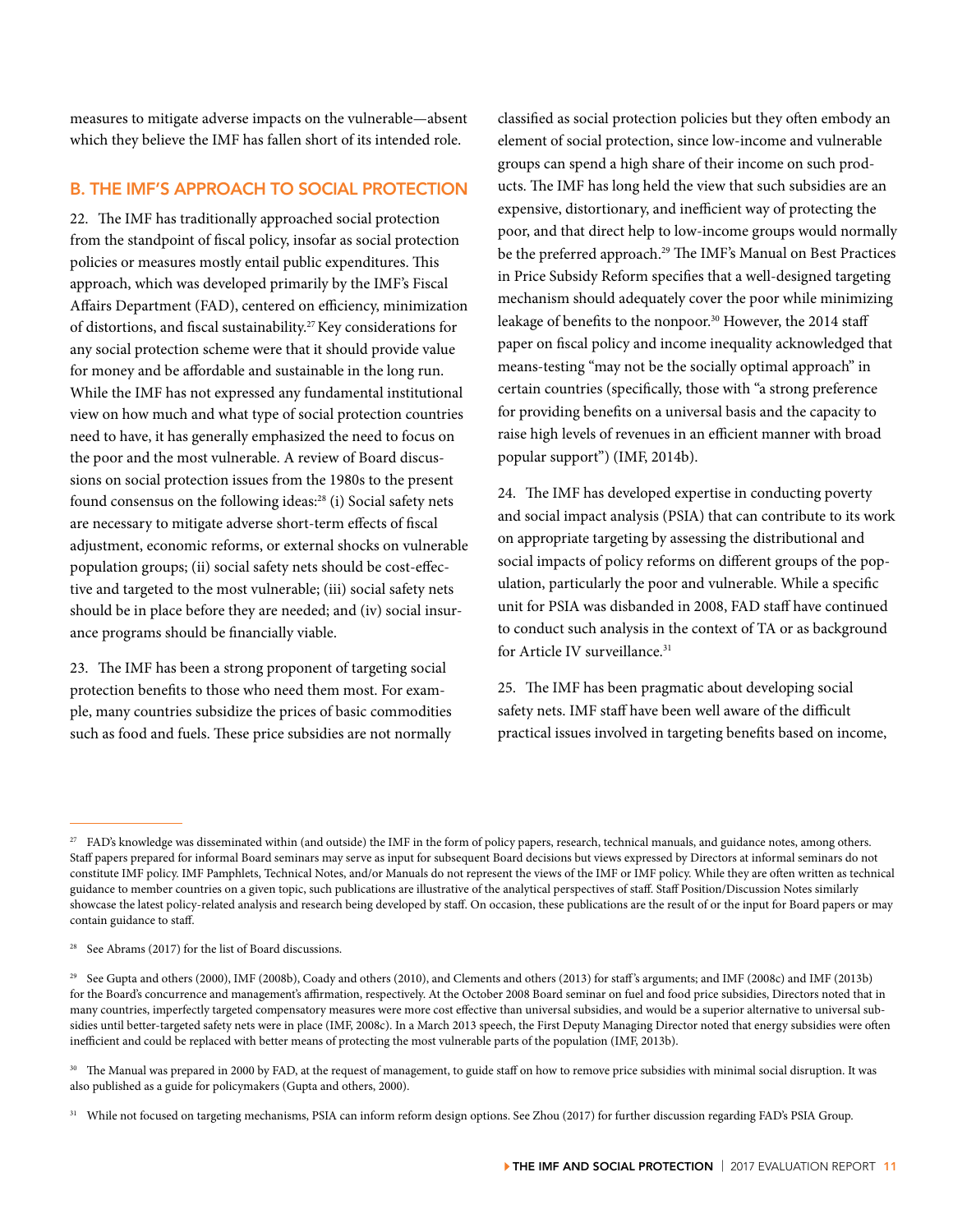particularly in less advanced economies.<sup>32</sup> Where means-testing was not practically feasible, staff were advised to suggest indirect methods of targeting the poor.33 IMF (1993) recommended that the mix of social safety net instruments be determined by factors such as the composition of vulnerable groups, and administrative and financial constraints in some circumstances. Limited price subsidies could be helpful in the short term, partly because governments often already had the necessary administrative arrangements in place. Similar guidance was provided in a 2013 staff paper (IMF, 2013a), in the specific context of reforming/ eliminating energy subsidies.

26. The IMF has not adopted a specific approach on cash transfer and minimum income schemes. FAD guidance generally endorsed (targeted) cash transfers as the "preferred approach to compensation" (IMF, 2013a).<sup>34</sup> However, it did not go further on what type of these schemes—e.g., conditional versus unconditional cash transfers—might be appropriate in which circumstances, and why. Instead it referred to World Bank studies on the subject. The IMF has not done much analytical work or elucidated a view on guaranteed minimum income schemes (found in many countries, especially in Europe) or universal/basic income schemes (which have been piloted in a few countries) to date.35

27. Regarding social insurance programs, e.g., public pension schemes, the IMF's main focus has been their financial viability. There has been substantial research activity in the IMF on a wide range of pension reform issues by FAD, and area departments have analyzed reforms in specific countries.<sup>36</sup> However, unlike the World Bank which actively promoted a multi-pillar pension framework in the late 1990s to early 2000s, the IMF has not advocated any particular type of pension scheme.37 In terms of analytical tools, IMF staff had access to the World Bank's Pension Reform Options Simulation Toolkit (PROST)

to evaluate the financial sustainability of a pension system and the financial impact of alternative reform options.

28. In recent years, however, the IMF has highlighted additional considerations for pension reform, notably, equity (including adequacy at the lower end of the income distribution). A 2013 Occasional Paper noted that the basic objective of public pensions was to provide retirement income security "within the context of a sustainable fiscal framework" but suggested that equity and economic growth also be included as guiding principles for pension reform options (Clements and others, 2013).38 However, unlike with financial sustainability, no framework has been laid out in the IMF for assessing equity in pension systems.

29. The IMF has sought to balance efficiency and equity concerns in its views on social protection/labor market policies such as unemployment insurance and active labor market policies. The 2013 staff paper on Jobs and Growth (and the related staff guidance note) endorsed the Nordic countries' "flexicurity" model of protecting workers through unemployment insurance and support for job search rather than high employment protection. For advanced economies, the guidance supported "generous" unemployment insurance benefits only if there were effective active labor market policies in place; and advocated income redistribution through a low minimum wage and "well-targeted social transfers (including negative income taxes)" (IMF, 2013c; 2013d). These views were developed in the Research Department, drawing on staff research based mainly on European economies (see Blanchard, Jaumotte, and Loungani, 2013). For developing countries, the guidance advocated "a robust social protection scheme (such as designed under the Social Protection Floor initiative)" as well as "addressing the needs of informal sector workers including women" (IMF, 2013d).

<sup>32</sup> See, for example, Ahmad and Hemming (1991), IMF (1993), Gupta and others (2000), and Sdralevich and others (2014).

<sup>33</sup> See, for example, Gupta and others (2000), IMF (2008b), IMF (2014b), and Sdralevich and others (2014).

<sup>34</sup> IMF (2014b) advocated "introducing and expanding conditional cash transfer programs" as a policy option for achieving distributive objectives in developing economies.

<sup>&</sup>lt;sup>35</sup> In a recent *Finance and Development* article (Berg, Buffie, and Zanna, 2016), IMF staff argued for a (universal) basic income financed by capital taxation. The April 2017 Managing Director's Global Policy Agenda indicates that the IMF will "study how fiscal policies—including … the design of social safety nets, and a basic income grant—could help address inequality and other side-effects of economic integration and technology" (IMF, 2017a).

<sup>36</sup> FAD has also undertaken substantial analytical work on public health care reform—see, for example, Clements, Coady, and Gupta (2012).

<sup>37</sup> See Heller (2017).

<sup>38</sup> The same message was highlighted in the October 2014 *Fiscal Monitor* and in Clements, Eich, and Gupta (2014).